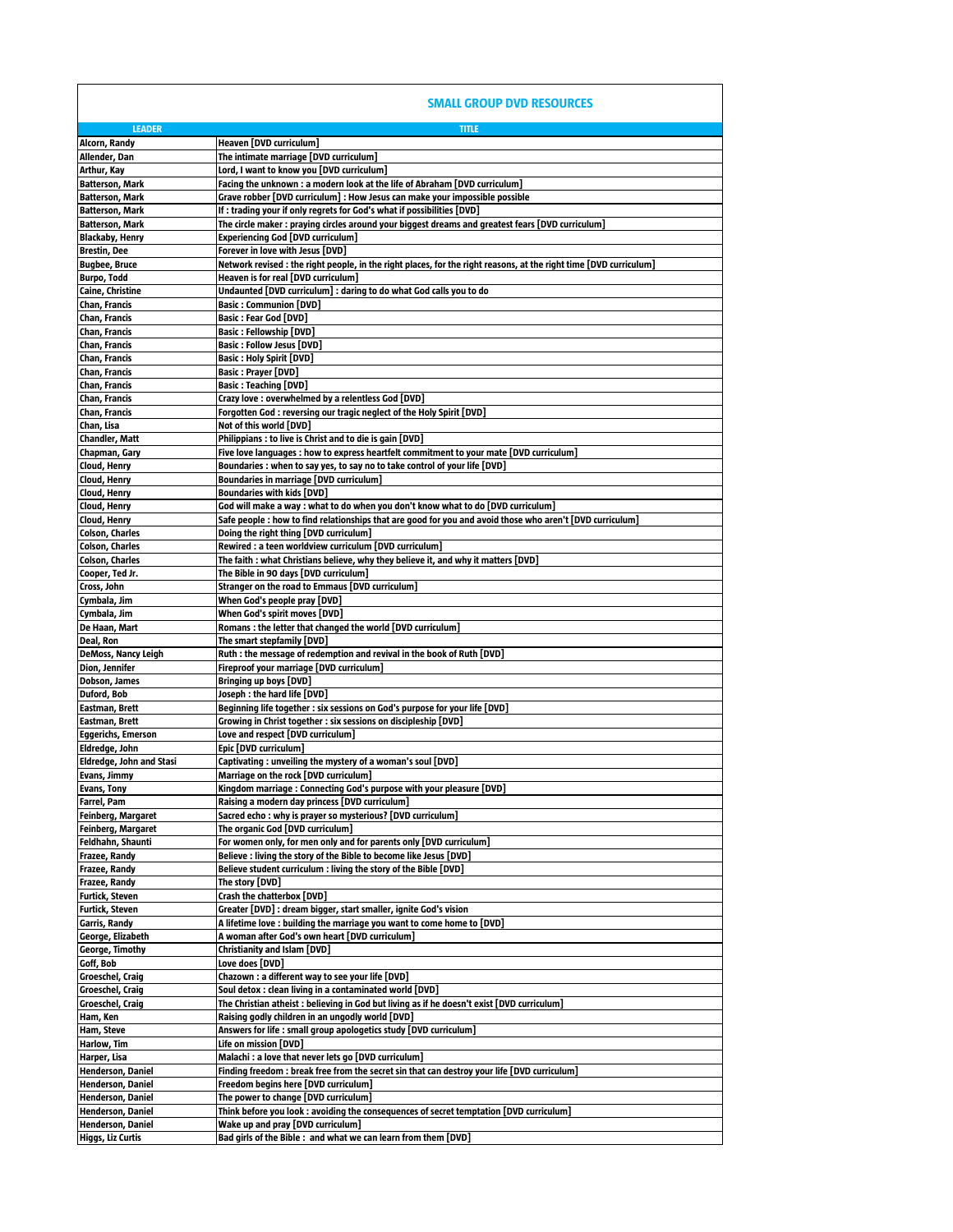| Higgs, Liz Curtis             | Loved by God : trusting his promises & experiencing his blessings [DVD curriculum]                                                           |
|-------------------------------|----------------------------------------------------------------------------------------------------------------------------------------------|
|                               |                                                                                                                                              |
| Higgs, Liz Curtis             | Really bad girls of the Bible: and what we can learn from them [DVD]                                                                         |
| Higgs, Liz Curtis             | Slightly bad girls of the Bible : flawed women loved by a flawless God [DVD]                                                                 |
| Higgs, Liz Curtis             | Unveiling Mary Magdalene [DVD]                                                                                                               |
| <b>Holliday, Tom</b>          | <b>Foundations : the Holy Spirit [DVD]</b>                                                                                                   |
| <b>Holliday, Tom</b>          | The Passion : the purpose and person of Jesus Christ [DVD]                                                                                   |
|                               |                                                                                                                                              |
| Hybels, Bill                  | Just walk across the room [DVD]                                                                                                              |
| Hybels, Bill                  | The power of a whisper [DVD}                                                                                                                 |
| Hybels, Bill                  | Too busy not to pray [DVD]                                                                                                                   |
| Idleman, Kyle                 | Aha : awakening. honesty. action [DVD curriculum]                                                                                            |
| Idleman, Kyle                 | Gods at war [DVD curriculum]                                                                                                                 |
| Idleman, Kyle                 | H2O: a journey of faith [DVD curriculum]                                                                                                     |
| Idleman, Kyle                 |                                                                                                                                              |
|                               | Not a fan [DVD curriculum]                                                                                                                   |
| Ingram, Chip                  | Effective parenting in a defective world [DVD curriculum]                                                                                    |
| Ingram, Chip                  | Love, sex and lasting relationships [DVD                                                                                                     |
| Ingram, Chip                  | Marriage : built to last; living intentionally & loving Biblically [DVD curriculum]                                                          |
| Ingram, Chip                  | Overcoming emotions that destroy [DVD]                                                                                                       |
| Ingram, Chip                  | The invisible war [DVD curriculum]                                                                                                           |
| Ingram, Chip                  | True spirituality: becoming a Romans 12 Christian                                                                                            |
| Ingram, Chip                  | Why I believe [DVD]                                                                                                                          |
|                               |                                                                                                                                              |
| Ingram, Chip                  | Your divine design : spiritual gifts [DVD]                                                                                                   |
| Jones, Timothy                | Christian history made easy [DVD]                                                                                                            |
| Kassian, Mary                 | Girls gone wise in a world gone wild [DVD]                                                                                                   |
| Keller, Timothy               | The prodigal God [DVD]                                                                                                                       |
| <b>Keller, Timothy</b>        | The reason for God [DVD]                                                                                                                     |
| Kelly, Michael                | Holy vocabulary: rescuing the language of faith [DVD curriculum]                                                                             |
| Kendrick, Stephen             | The battle plan for prayer : from basic training to targeted strategies [DVD curriculum]                                                     |
| Kendrick, Stephen             | War room Bible study [DVD]                                                                                                                   |
|                               |                                                                                                                                              |
| Kinnaman, David               | Unchristian: change the perception [DVD]                                                                                                     |
| Leman, Kevin                  | Bringing peace and harmony to the blended family [DVD curriculum]                                                                            |
| Leman, Kevin                  | Making the most of marriage [DVD curriculum]                                                                                                 |
| Leman, Kevin                  | Running the rapids : guiding teenagers through the turbulent waters of adolescence [DVD curriculum]                                          |
| Levine, Amy-Jill              | The Old Testament part 1 (Genesis - Joshua) [DVD]                                                                                            |
| Levine, Amy Jill              | The Old Testament part 2 (Judges - Malachi) [DVD]                                                                                            |
| Lotz, Anne Graham.            | Heaven : my father's house. [DVD]                                                                                                            |
| Lotz, Anne Graham.            | I saw the Lord : a wakeup call for your heart [DVD]                                                                                          |
|                               |                                                                                                                                              |
| Lotz, Anne Graham.            | Magnificent obsession: embracing the God filled life [DVD]                                                                                   |
| Lotz, Anne Graham.            | The vision of His glory [DVD curriculum]                                                                                                     |
| Lucado, Max                   | 3:16 : the numbers of hope [DVD]                                                                                                             |
| Lucado, Max                   | Before amen : the power of a simple prayer [DVD curriculum]                                                                                  |
| Lucado, Max                   | Come thirsty [DVD curriculum]                                                                                                                |
| Lucado, Max                   | <b>Fearless [DVD curriculum]</b>                                                                                                             |
| Lucado, Max                   | God came near : insights on the season of Advent [DVD curriculum]                                                                            |
|                               |                                                                                                                                              |
| Lucado, Max                   | Max on life : answers and insights to your most important questions [DVD curriculum]                                                         |
| Lucado, Max                   | Outlive your life [DVD curriculum]                                                                                                           |
| Lucado, Max                   | You'll get through this [DVD curriculum]                                                                                                     |
| Lutzer, Erwin                 | When you've been wronged [DVD]                                                                                                               |
| Lyons, Gabe                   | <b>Engaging Post-Christian Culture</b>                                                                                                       |
| <b>MacDonald, James</b>       | Gripped by the greatness of God [DVD curriculum]                                                                                             |
| Maier, Paul L.                | The odyssey of St. Paul [DVD curriculum]                                                                                                     |
|                               |                                                                                                                                              |
| McDowell, Josh                | Christ up close and personal : adult edition [DVD curriculum]                                                                                |
| McDowell, Josh                | Christ up close and personal : youth edition [DVD curriculum]                                                                                |
| McDowell, Josh                | More than a carpenter [DVD]                                                                                                                  |
| <b>McFarland, Alex</b>        | The 21 toughest questions your kids will ask about Christianity & how to answer them [DVD curriculum]                                        |
| <b>McManus, Erwin Raphael</b> | Crave [DVD curriculum]                                                                                                                       |
| <b>McManus, Erwin Raphael</b> | Signs: earth [DVD with discussion guide]                                                                                                     |
| <b>McManus, Erwin Raphael</b> | Uprising: a revolution of the soul [DVD curriculum]                                                                                          |
| <b>McPherson, Miles</b>       | Do something : make your life count [DVD]                                                                                                    |
| Meeker, Meg                   | Strong fathers, strong daughters [DVD curriculum] : small group DVD study                                                                    |
| Miller, Bart                  | I can only imagine [DVD curriculum]                                                                                                          |
|                               | Life $@$ full capacity : building Matthew 5 relationships [DVD curriculum]                                                                   |
| Mims, Gene                    |                                                                                                                                              |
| <b>Minter, Kelly</b>          |                                                                                                                                              |
|                               | Nehemiah : a heart that can break [DVD curriculum]                                                                                           |
| Mittleberg, Mark              | Becoming a contagious Christian [DVD curriculum]                                                                                             |
| Moore, Beth                   | A woman's heart : God's dwelling place [DVD curriculum]                                                                                      |
| Moore, Beth                   | Beloved disciple : following John to the heart of Jesus [DVD curriculum]                                                                     |
| Moore, Beth                   | <b>Breaking free [DVD curriculum]</b>                                                                                                        |
| Moore, Beth                   | Children of the day: Thessalonians [DVD curriculum]                                                                                          |
|                               |                                                                                                                                              |
| Moore, Beth                   | Daniel: lives of integrity, words of prophesy [DVD curriculum]                                                                               |
| Moore, Beth                   | David : seeking a heart like his [DVD curriculum]                                                                                            |
| Moore, Beth                   | Entrusted: a study of 2nd Timothy [DVD curriculum]                                                                                           |
| Moore, Beth                   | Esther: it's tough being a woman [DVD curriculum]                                                                                            |
| Moore, Beth                   | Here and nownow and then: Revelation [DVD]                                                                                                   |
| Moore, Beth                   | <b>Inheritance [DVD]</b>                                                                                                                     |
| Moore, Beth                   | James: mercy triumphs [DVD curriculum]                                                                                                       |
| Moore, Beth                   | Jesus the one and only [DVD curriculum]                                                                                                      |
| Moore, Beth                   | Living beyond yourself [DVD curriculum]                                                                                                      |
|                               |                                                                                                                                              |
| Moore, Beth                   | Stepping up : a journey through the psalms of ascent [DVD curriculum]                                                                        |
| Moore, Beth<br>Moore, Beth    | The law of love: lessons from the pages of Deuteronomy [DVD curriculum]<br>The quest: an excursion toward intimacy with God [DVD curriculum] |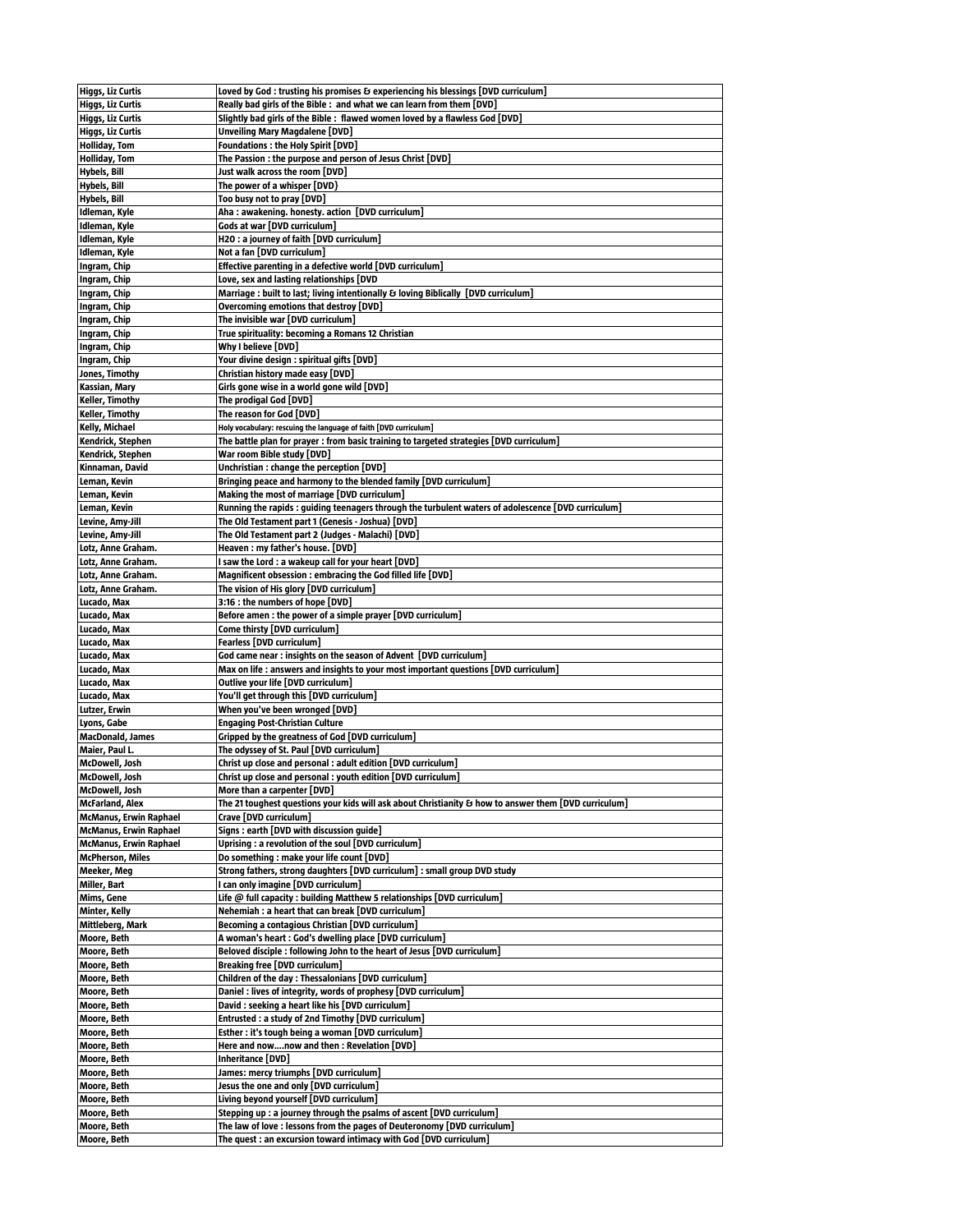| Moore, Beth                                  | The patriarchs: encountering the God of Abraham, Isaac, and Jacob [DVD curriculum]                  |
|----------------------------------------------|-----------------------------------------------------------------------------------------------------|
| Moore, Beth                                  | To live is Christ : the life and ministry of Paul [DVD curriculum]                                  |
| Moore, Beth                                  | Wising up : Proverbs [DVD]                                                                          |
| Moore, Beth (w/Arthur, Shirer)               | Anointed, transformed, redeemed : a study of David [DVD curriculum]                                 |
| Moore, Beth (w/Arthur, Shirer)               | Faithful, abundant, true : three lives going deeper still [DVD curriculum]                          |
| <b>Morley, Patrick</b>                       | Man alive [DVD]                                                                                     |
| Nasser, David                                | Paul the apostle: what culture does not want you to hear [DVD curriculum]                           |
| Nelson, Tommy                                | A life well lived : an in-depth study of the book of Ecclesiastes [DVD]                             |
| <b>Omartian, Stormie</b>                     | The power of a praying woman [DVD curriculum]                                                       |
| Ortberg, John                                | If you want to walk on water, you have to get out of the boat [DVD curriculum]                      |
| Ortberg, John                                | The life you've always wanted : spiritual disciplines for ordinary people [DVD curriculum]          |
| Ortberg, John                                | Who is this man : the unpredictable impact of the inescapable Jesus [DVD curriculum]                |
| Parrott, Les and Leslie                      | Real relationships: from bad to better and from good to great [DVD curriculum]                      |
| Parsons, Rob                                 | 21st century marriage [DVD]                                                                         |
| Parsons, Rob                                 | 21st century parent [DVD]                                                                           |
| Payne, Candace                               | Defiant joy: what happens when you're full of it                                                    |
| <b>Phillips, Todd</b>                        | Joshua : be strong and courageous [DVD]                                                             |
| <b>Phillips, Todd</b>                        | No plan B : your part in God's remarkable plan to rescue the world [DVD curriculum]                 |
| Platt, David                                 | A compassionate call to counter culture [DVD curriculum]                                            |
| <b>Purifoy, Thomas</b>                       | Is Genesis history? [DVD]                                                                           |
| <b>Purpose Driven Ministry</b>               | A spiritual road map [DVD] : a small group study in 1 Thessalonians, v. 1                           |
| <b>Purpose Driven Ministry</b>               | A spiritual road map [DVD] : a small group study in 1 Thessalonians, v. 2                           |
| Ramsey, Dave                                 | Cash flow planning: budgeting that works [DVD]                                                      |
| Ramsey, Dave                                 | Dumping debt: beat debtand build wealth [DVD]                                                       |
| Ramsey, Dave                                 | Relating with money : nerds & free spirits unite [DVD]                                              |
| Ramsey, Dave                                 | The great misunderstanding : the power of giving! [DVD]                                             |
| Rankin, Jerry                                | To the ends of the earth [DVD curriculum]                                                           |
| Reagan, David                                | The seven churches of Revelation [DVD]                                                              |
| Robison, Gerald                              | Cat and dog theology [DVD curriculum]                                                               |
| Rothschild, Jennifer                         | Walking by faith : lessons I learned in the dark [DVD curriculum]                                   |
| Rusaw, Rick                                  | Life on loan [DVD curriculum]                                                                       |
| Russell, Bob                                 | Acts of God [DVD curriculum]                                                                        |
| Russell, Bob                                 | Good from evil: Joseph [DVD]                                                                        |
| Russell, Bob                                 | Nobody's perfect : Jacob [DVD]                                                                      |
| Russell, Bob                                 | Promises, promises : Abraham [DVD]                                                                  |
| Russell, Bob                                 | Risky creation : Adam & Noah [DVD]                                                                  |
| <b>Schaeffer, Francis</b>                    | How then shall we live [DVD]                                                                        |
| <b>Seacoast Church</b>                       | Christ follower : a doer of the word with passion, devotion, connection, commitment [DVD]           |
| <b>Seacoast Church</b>                       | It starts with one : igniting the passion for the mission of the church [DVD]                       |
| Sharp, Mary Jo                               | Why do you believe that? [DVD curriculum]                                                           |
| Shirer, Priscilla                            | Armor of God [DVD curriculum]                                                                       |
| Shirer, Priscilla                            | Breathe [DVD]                                                                                       |
| Shirer, Priscilla                            | Discerning the voice of God [DVD curriculum]                                                        |
| Shirer, Priscilla                            | Gideon : Your weakness, God's strength [DVD curriculum]                                             |
| Shirer, Priscilla                            | Jonah : navigating a life interrupted [DVD curriculum]                                              |
| Shirer, Priscilla                            | Seed pack 1 : forgotten, enough, control [DVD curriculum]                                           |
| Shirer, Priscilla                            | Seed pack 2 : armor, five, glory [DVD curriculum]                                                   |
| Skelton, Stephen                             | Gilligan's Island Bible study [DVD curriculum] : seven deadly sins                                  |
| <b>Skelton, Stephen</b>                      | Mayberry Bible study [DVD curriculum]                                                               |
| <b>Smalley, Gary</b>                         | The DNA of relationships small group series [DVD curriculum]                                        |
| Smith, Angie                                 | Seamless: understanding the Bible as one complete story [DVD curriculum]                            |
| <b>Smalley, Gary</b>                         | The language of sex [DVD]                                                                           |
| <b>Stanley, Andy</b>                         | Breakaway : because you did not set out to be just like everybody else [DVD]                        |
| <b>Stanley, Andy</b>                         | <b>Breathing room [DVD]</b>                                                                         |
| <b>Stanley, Andy</b>                         | Christian : it's not what you think [DVD]                                                           |
| <b>Stanley, Andy</b>                         | Comparison trap [DVD]                                                                               |
| <b>Stanley, Andy</b>                         | Defining moments : what to do when you come face-to-face with the truth [DVD]                       |
| <b>Stanley, Andy</b>                         | Discovering God's will [DVD]                                                                        |
| <b>Stanley, Andy</b>                         | Fight club [DVD]                                                                                    |
| <b>Stanley, Andy</b>                         | Five things God uses to grow your faith [DVD]                                                       |
| <b>Stanley, Andy</b>                         | Go fish : because of what's on the line [DVD]                                                       |
| <b>Stanley, Andy</b>                         | <b>Guardrails [DVD]</b>                                                                             |
| <b>Stanley, Andy</b>                         | He's still got the whole world in his hands [DVD]                                                   |
| <b>Stanley, Andy</b>                         | How to be rich [DVD]<br>iMarriage: transforming your expectations [DVD]                             |
| <b>Stanley, Andy</b>                         | In the meantime: what to do when there's nothing you can do [DVD]                                   |
| <b>Stanley, Andy</b><br><b>Stanley, Andy</b> |                                                                                                     |
|                                              | It came from within [DVD]<br>Life rules: instructions for life [DVD]                                |
| <b>Stanley, Andy</b>                         | New rules for sex, love and dating                                                                  |
| Stanley, Andy                                | Parental guidance required : how to enhance, advance and influence your child's relationships [DVD] |
| <b>Stanley, Andy</b>                         |                                                                                                     |
| <b>Stanley, Andy</b>                         | Playing God [DVD]                                                                                   |
| <b>Stanley, Andy</b>                         | Prepared [DVD]                                                                                      |
| <b>Stanley, Andy</b>                         | <b>Re:Solution [DVD]</b>                                                                            |
| <b>Stanley, Andy</b>                         | Right in the eye [DVD]                                                                              |
| <b>Stanley, Andy</b>                         | Take it to the limit [DVD]<br>Taking care of business: finding God at work [DVD]                    |
| <b>Stanley, Andy</b><br><b>Stanley, Andy</b> | The best question ever [DVD]                                                                        |
| <b>Stanley, Andy</b>                         | The new rules for sex, love & dating [DVD]                                                          |
| <b>Stanley, Andy</b>                         | Time of your life [DVD]                                                                             |
|                                              |                                                                                                     |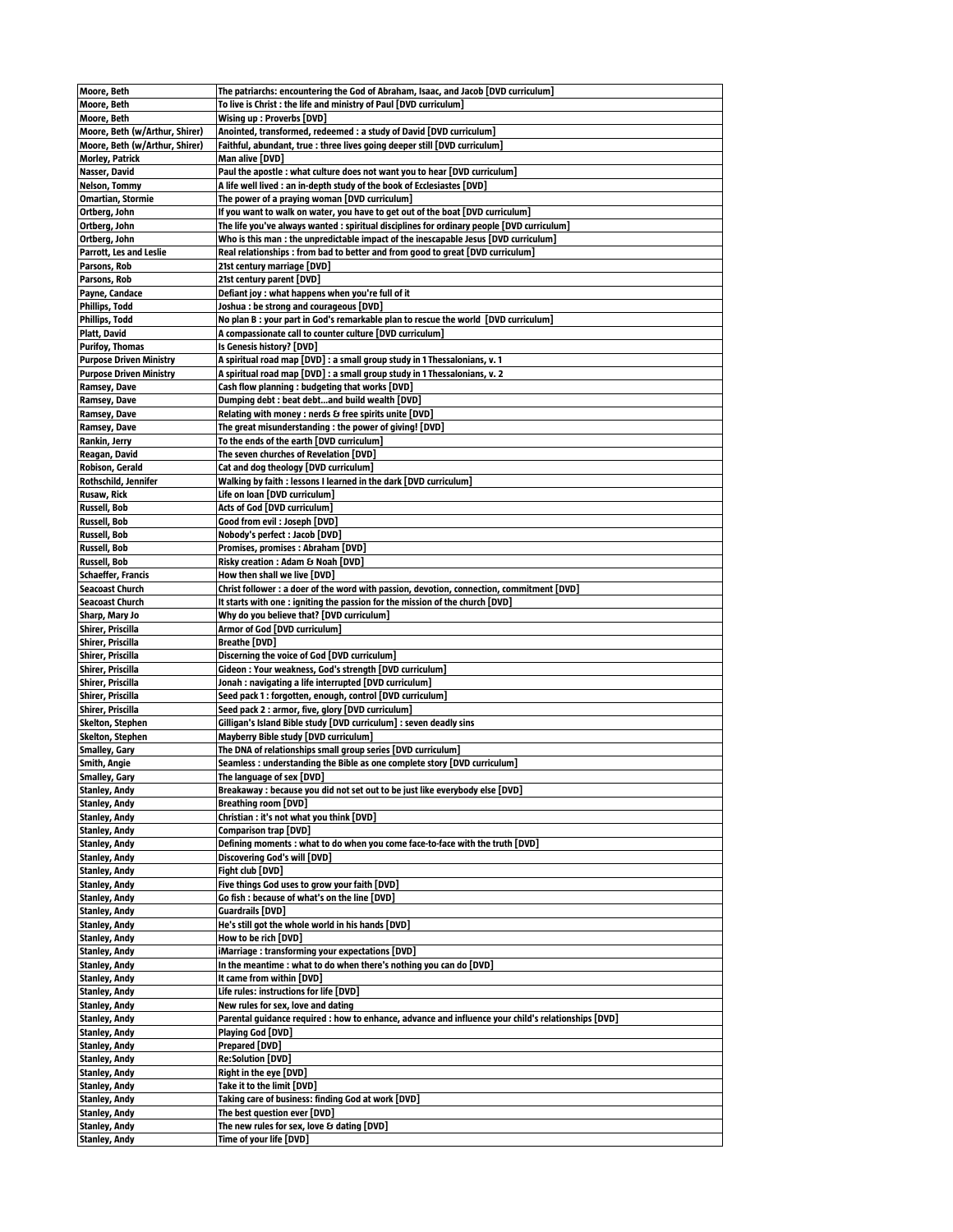| <b>Stanley, Andy</b>       | Twisting the truth : learning to discern in a culture of deception [DVD]                             |
|----------------------------|------------------------------------------------------------------------------------------------------|
| <b>Stanley, Andy</b>       | Why worry? [DVD]                                                                                     |
| <b>Stearns, Richard</b>    | The hole in our gospel [DVD curriculum]                                                              |
|                            | One: the Woodlawn study [DVD curriculum]                                                             |
| <b>Stone, Dave</b>         |                                                                                                      |
| <b>Stotts, Dave</b>        | Drive thru history : Columbus, the Pilgrims, and early Boston [DVD]                                  |
| <b>Stotts, Dave</b>        | Drive thru history: Discovering America's founders [DVD]                                             |
| <b>Stotts, Dave</b>        | Drive thru history: East meets West [DVD]                                                            |
| Stotts, Dave               | Drive thru history: Greece and the Word [DVD]                                                        |
| <b>Stotts, Dave</b>        | Drive thru history : Holy Land -- Bethlehem to Caesarea [DVD]                                        |
| <b>Stotts, Dave</b>        | Drive thru history : Holy Land -- Egypt to Qumran [DVD]                                              |
| <b>Stotts, Dave</b>        | Drive thru history : Holy Land -- Jericho to Megiddo [DVD]                                           |
| <b>Stotts, Dave</b>        | Drive thru history: Holy Land -- Jerusalem to Calvary [DVD]                                          |
| <b>Stotts, Dave</b>        | Drive thru history : New York, New Jersey, and Washington's warriors [DVD]                           |
| <b>Stotts, Dave</b>        | Drive thru history : Patriots, Penn, and the Freedom Trail [DVD]                                     |
| <b>Stotts, Dave</b>        | Drive thru history: Rome if you want to [DVD]                                                        |
| <b>Stotts, Dave</b>        | Drive thru history: Soldiers, Jamestown, and heroes of Virginia [DVD]                                |
| Stotts, Dave               | Drive thru history: Turkish delight [DVD]                                                            |
| <b>Stotts, Dave</b>        | Drive thru history America : foundations of character [DVD]                                          |
|                            |                                                                                                      |
| Strobel, Lee               | Discussing the Da Vinci code [DVD curriculum]                                                        |
| Strobel, Lee               | The case for a Creator [DVD]                                                                         |
| Strobel, Lee               | The case for Christ [DVD]                                                                            |
| Strobel, Lee               | The case for faith [DVD]                                                                             |
| <b>Tebow, Tim</b>          | Shaken: finding your true identity in the midst of life's storms [DVD]                               |
| Tackett, Del               | The truth project [DVD curriculum]                                                                   |
| TerKeurst, Lysa            | Becoming more than a good Bible study girl [DVD curriculum]                                          |
| TerKeurst, Lysa            | Made to crave [DVD curriculum]                                                                       |
| TerKeurst, Lysa            | The best yes : making wise decisions [DVD curriculum]                                                |
| TerKeurst, Lysa            | Twelve women of the bible: life-changing stories for women today [DVD curriculum]                    |
| TerKeurst, Lysa            | Unglued [DVD curriculum]                                                                             |
| TerKeurst, Lysa            | Uninvited : living loved when you feel less than, left out, and lonely [DVD]                         |
| <b>TerKeurst, Lysa</b>     | What happens when women say yes to God [DVD curriculum]                                              |
|                            |                                                                                                      |
| Thomas, Angela             | Do you think I'm beautiful? [DVD curriculum]                                                         |
| Thomas, Gary               | Sacred marriage : what if God designed marriage to make us holy more than to make us happy? [DVD]    |
| Tuttle, Phil               | Detour: finding purpose when your life doesn't make sense [DVD curriculum]                           |
| Vander Laan, Ray           | Faith lessons : fire on the mountain [DVD]                                                           |
| Vander Laan, Ray           | Faith lessons: in the dust of the rabbi [DVD]                                                        |
| Vander Laan, Ray           | Faith lessons: Israel's mission [DVD]                                                                |
| Vander Laan, Ray           | Faith lessons : the death and resurrection of the Messiah [DVD]                                      |
| Vander Laan, Ray           | Faith lessons: the life and ministry of the Messiah [DVD]                                            |
| Vander Laan, Ray           | Faith lessons : the path to the cross [DVD]                                                          |
| Vander Laan, Ray           | Faith lessons: walk as Jesus walked [DVD]                                                            |
| Vander Laan, Ray           | Faith lessons: with all your heart [DVD]                                                             |
| Vander Laan, Ray           | Faith lessons on the early church [DVD]                                                              |
|                            | Faith lessons on the promised land [DVD]                                                             |
| Vander Laan, Ray           |                                                                                                      |
| Vander Laan, Ray           | Faith lessons on the prophets and kings of Israel [DVD]                                              |
| <b>VanderGriend, Alvin</b> | Love to pray [DVD]                                                                                   |
| Voskamp, Ann               | One thousand gifts : a dare to live fully right where you are [DVD curriculum]                       |
| Walton, John H.            | A brief survey of the Bible [DVD curriculum]                                                         |
| Warren, Rick               | 40 days of love [DVD]                                                                                |
| <b>Warren, Rick</b>        | Better together: 40 days of community [DVD]                                                          |
| Warren, Rick               | Developing a faith that works (book of James), volume 1 [DVD]                                        |
| <b>Warren, Rick</b>        | Developing a faith that works (book of James), volume 2 [DVD]                                        |
| <b>Warren, Rick</b>        | Everything is possible with God [DVD curriculum]                                                     |
| <b>Warren, Rick</b>        | God's answers to difficult questions [DVD]                                                           |
| <b>Warren, Rick</b>        | The Daniel plan [DVD]                                                                                |
| Warren, Rick               | The purpose driven life [DVD]                                                                        |
| Weaver, Joanna             | Having a Mary heart in a Martha world [DVD]                                                          |
|                            | Lazarus awakening [DVD]                                                                              |
| Weaver, Joanna             |                                                                                                      |
| Wilhite, Jud               | Why: pursuing answers to life's biggest questions [DVD]                                              |
| <b>Wilkinson, Bruce</b>    | A biblical portrait of marriage [DVD curriculum]                                                     |
| <b>Wilkinson, Bruce</b>    | Personal holiness in times of temptation [DVD]                                                       |
| Wilkinson, Bruce.          | The seven stages of spiritual growth [DVD curriculum]                                                |
| Wilkinson, Bruce.          | The three chairs [DVD]                                                                               |
| Wilkinson, Bruce.          | Walk through the Pentateuch [DVD curriculum]                                                         |
| Williams, Matt             | The miracles of Jesus [DVD]                                                                          |
| Witt, Lance                | What Jesus has to say about in pursuit of God: Sermon on the Mount [DVD]                             |
| Witt, Lance                | What Jesus has to say about leading a blessed life : Sermon on the Mount [DVD]                       |
| Witt, Lance                | What Jesus has to say about living beyond yourself : Sermon on the Mount [DVD]                       |
| Wright, H. Norman          | The victory : overcoming the trials of life [DVD]                                                    |
| Yancey, Philip.            | The Bible Jesus read [DVD]                                                                           |
| Yancey, Philip.            | The Jesus I never knew [DVD]                                                                         |
|                            |                                                                                                      |
| Yancey, Philip.            | What's so amazing about grace? [DVD]                                                                 |
| Zacharias, Ravi            | Deliver us from evil [DVD curriculum]                                                                |
| Zacharias, Ravi            | Jesus among other gods : the absolute claims of the Christian message [DVD]                          |
|                            | Acts : deepening life together [DVD]                                                                 |
|                            |                                                                                                      |
|                            | Bridges: Christians connecting with Muslims [DVD curriculum]                                         |
|                            | Choosing wisely before you divorce [DVD curriculum]                                                  |
|                            | Christianity, cults and religions [DVD curriculum]<br>Courageous living Bible study [DVD curriculum] |